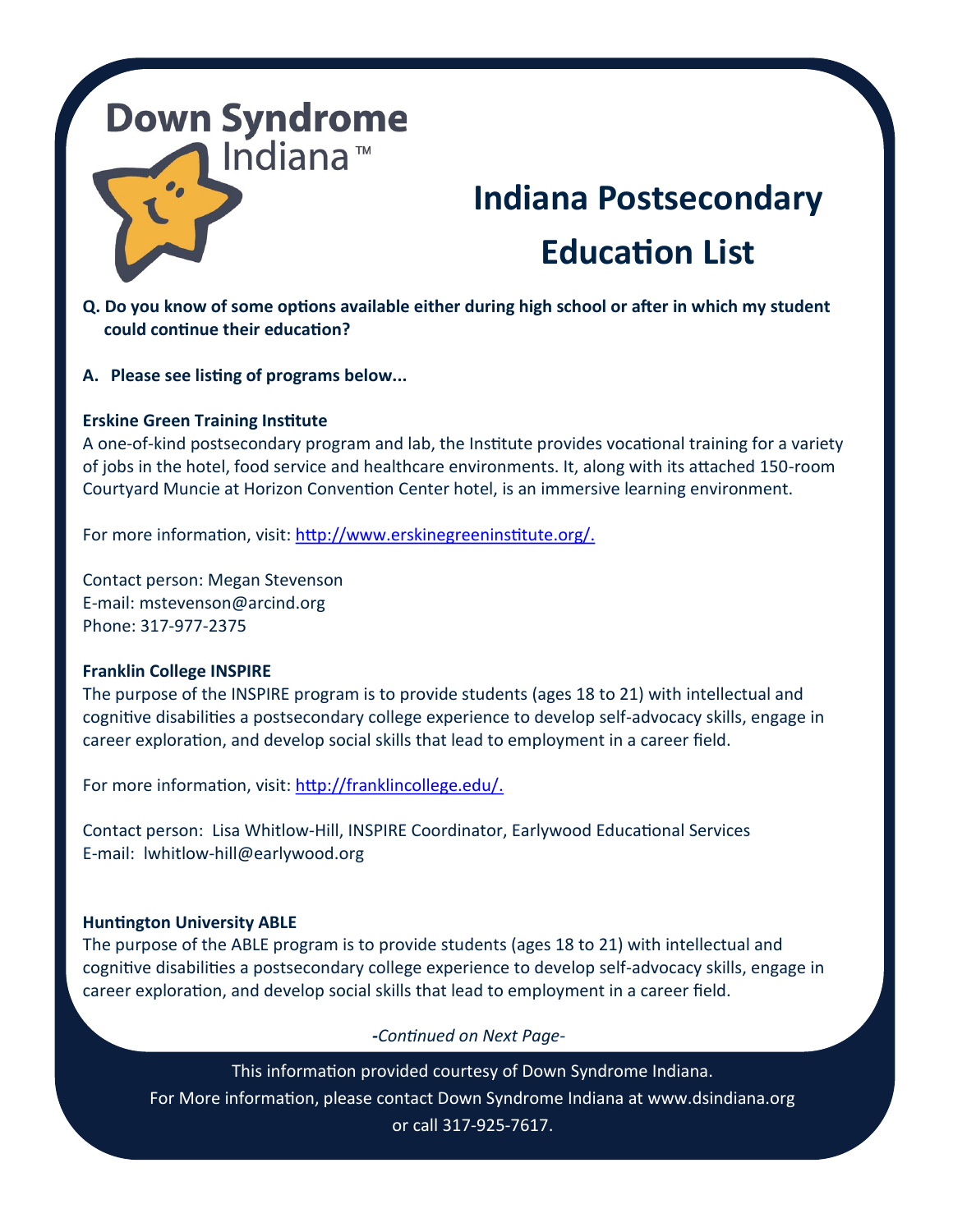## **Postsecondary Education Options Cont'd...**

#### **Huntington University Cont'd...**

For more information, visit: [http://www.thinkcollege.net/component/programsdatabase/](http://www.thinkcollege.net/component/programsdatabase/program/543.) [program/543.](http://www.thinkcollege.net/component/programsdatabase/program/543.)

Contact person: Contact person: Joni Schmalzried E-mail: [jschmalzried@huntington.edu](mailto:jschmalzried@huntington.edu) Phone: 260-359-4314

#### **Indiana University-Purdue University S.I.T.E.**

IUPUI collaborates with the Indianapolis Public Schools (IPS) to sponsor the SITE program. SITE is a transition program that serves an average of 10-16 students ages 18-21 each year from IPS. Students outside of IPS who apply and are accepted into SITE must enroll in IPS prior to beginning the SITE program. Students spend one to two years on campus taking classes, engaging in typical college classes and activities, interacting with college peers, and learning to access the campus and community.

For more information, visit: [http://site.iupui.edu/.](http://site.iupui.edu/)

Contact person: Gwen Chesterfield E-mail: [jschest@aol.com](mailto:jschest@aol.com) Phone: 317-695-5045

#### **Indiana Wesleyan University GWA**

The purpose of the GWA program is to provide students (ages 18 to 21) with intellectual and cognitive disabilities a postsecondary college experience to develop self-advocacy skills, engage in career exploration, and develop social skills that lead to employment in a career field.

For more information, visit: [http://www.thinkcollege.net/component/programsdatabase/](http://www.thinkcollege.net/component/programsdatabase/program/541.) [program/541.](http://www.thinkcollege.net/component/programsdatabase/program/541.)

*-Cont'd on Next Page-*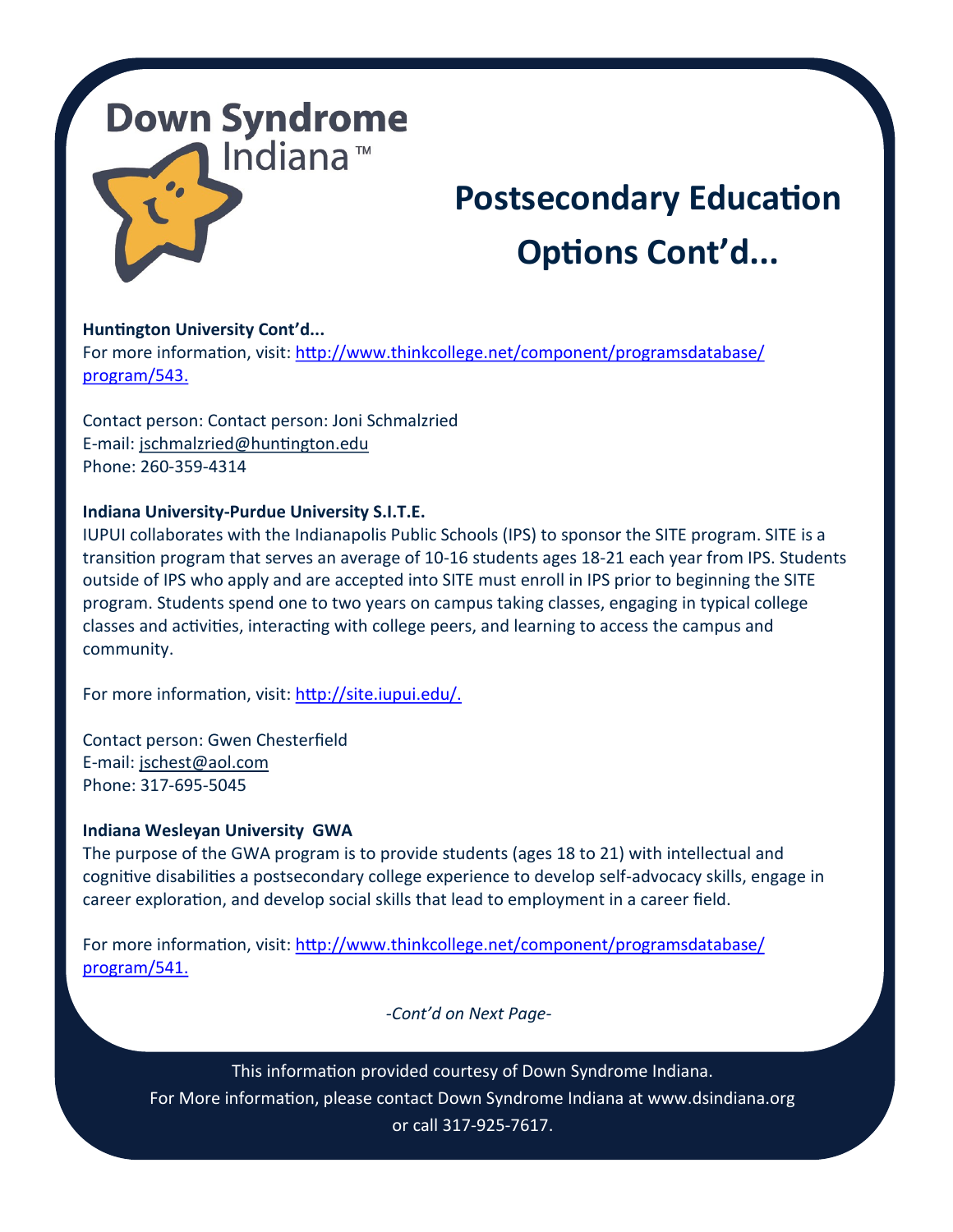## **Postsecondary Education Options Cont'd...**

**Indiana Wesleyan University GWA Cont'd...** Contact person: Contact person: Lisa Graham E-mail: [lgraham@marion.k12.in.us](mailto:lgraham@marion.k12.in.us) Phone: 765-618-2992

#### **Project Search**

Project SEARCH is a worksite-based school-to-work program that provides employment and education opportunities for students with disabilities transitioning from high school. The program benefits employers by increasing workforce diversity and reducing recruitment and training costs. Many employers experience improved job retention, enhanced community image and increased customer satisfaction.

Project SEARCH originated at the [Cincinnati Children's Medical Center](http://www.cincinnatichildrens.org/service/p/project-search/default/) and in Indiana is administered by FSSA's Division of Disability and Rehabilitative Services under the Vocational Rehabilitation Services (VRS). Each Project Search site partners with Indiana Institute on Disability and Community, a host business, the affiliated school district(s), and a community service provider.

For more information, visit: <http://www.in.gov/fssa/ddrs/4222.htm.>

Phone: 812-855-0741

#### **Purdue University Fort Wayne Bridges to Education and Careers**

Bridges to Education and Careers at Purdue University Fort Wayne is a program for students with intellectual disabilities or autism who have completed high school, with a diploma or a Certificate of Completion, and are ready to make the transition to college. This program is fully inclusive with a primary emphasis on educational enrichment and paving a road to employment. Students will have the opportunity to learn study techniques and gain experiences to prepare for future *-Continued on Next Page-*

*Please note that Down Syndrome Indiana does not endorse a specific provider of services.* 

*We cannot guarantee your satisfaction.*